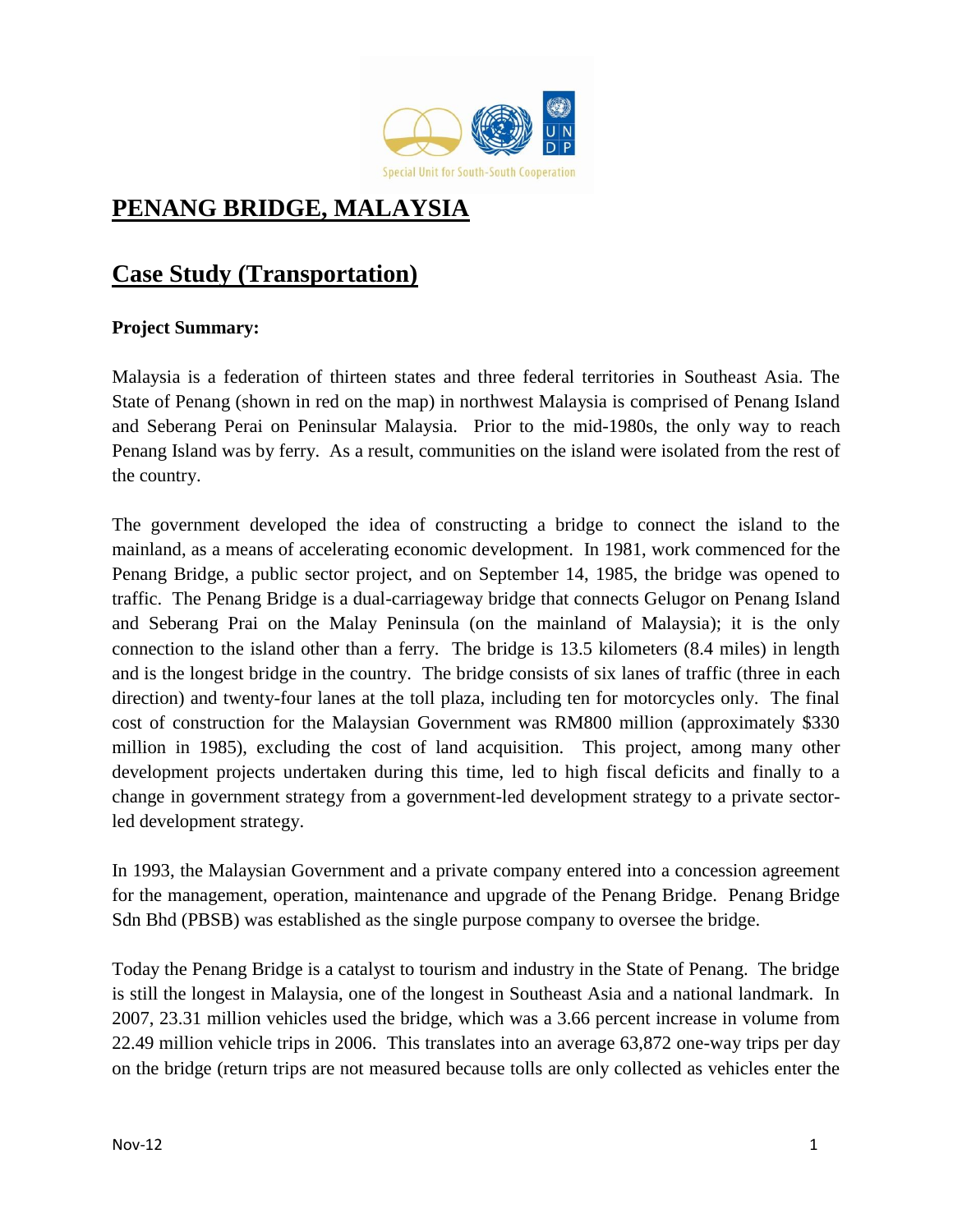

island). PBSB is currently expanding the bridge to accommodate another lane of traffic in each direction in order to alleviate traffic congestion.

## **Project Objectives:**

This brownfield PPP has two main objectives: the government wanted to gain funds to help reduce its debt and spur private sector-led development in the State of Penang. Following a period of publicly funded development, the government had amassed large, unsustainable fiscal deficits. By entering into a public-private partnership, the government would be able to gain funds that could be used for debt reduction.

The government also wanted to spur private sector-led development in the State of Penang. Prior to the construction of the bridge, Penang Island could only be reached by a ferry and communities on the island were rather isolated from the rest of the state and country. Following the opening of the Penang Bridge in 1985, Penang Island's tourism and industry increased, which led to greater integration within Malaysia's economy. For development to continue and further integration, the bridge needed to be maintained and kept open to traffic. Typically, when government funding runs short, the maintenance budget is cut first. By entering into a concession agreement, maintenance and operation costs would be eliminated from the government's budget at the same time that contract provisions would require the private sector partner to fund maintenance.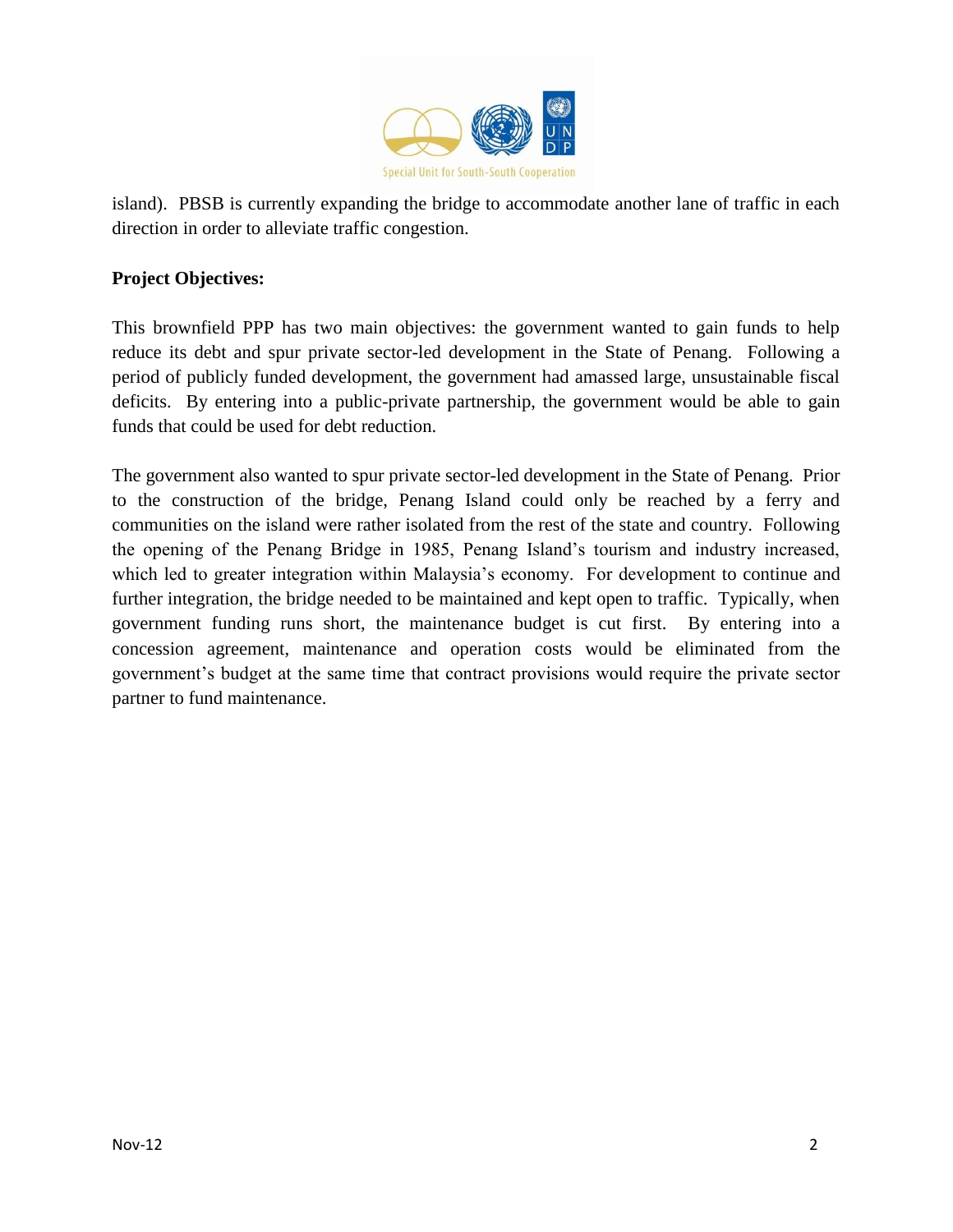

### **Project Description:**

#### **1. Partners**

The private sector partner established Penang Bridge Sdn Bhd (PBSB) as the single purpose company (special purpose vehicle) for this PPP. The company which established PBSB is a major Malaysian group involved in infrastructure, construction, property development, technology and communications.

The public sector partner is the Malaysian government, specifically the Malaysian Highway Authority, which was responsible for managing and operating the bridge prior to the concession agreement.

### **2. Implementation - Legislative and Administrative**

Beginning in the 1970s, the New Economic Plan transformed Malaysia's economic policy from one based on growth through exports to growth targeted to reduce socio-economic inequalities. To promote economic growth and spur development, the government undertook massive publicly funded development projects; this led to increased and unsustainable budget deficits. In 1983, the government adopted a private sector led growth strategy to continue its development push while bringing the ballooning deficit under control.

The new strategy came in two parts: Malaysia Incorporated (Malaysia, Inc.) and the Privatization Policy. Malaysia Inc., introduced by the Prime Minister, called for closer cooperation and collaboration between the public and private sectors. He labeled Malaysia a 'business entity' that is jointly owned by both sectors and explained that national development required their mutual cooperation.

The Privatization Policy was also announced in 1983 as a national policy. The privatization policy was established to help facilitate economic growth, relieve the financial and administrative burden of the government, reduce the government's presence in the economy and decrease public spending. Policymakers believed this policy would allow market forces to govern the economy, leading to greater efficiency and productivity. While the title appears limiting in nature, the Privatization Policy was more encompassing than a pure sale of public assets to the private sector. Implementation methods approved under this policy included sale, lease, management contracts, build, build-operate-transfer (BOT), build-operate-own (BOO), build-operate, build-lease-transfer, land development or land swap and management buy outs.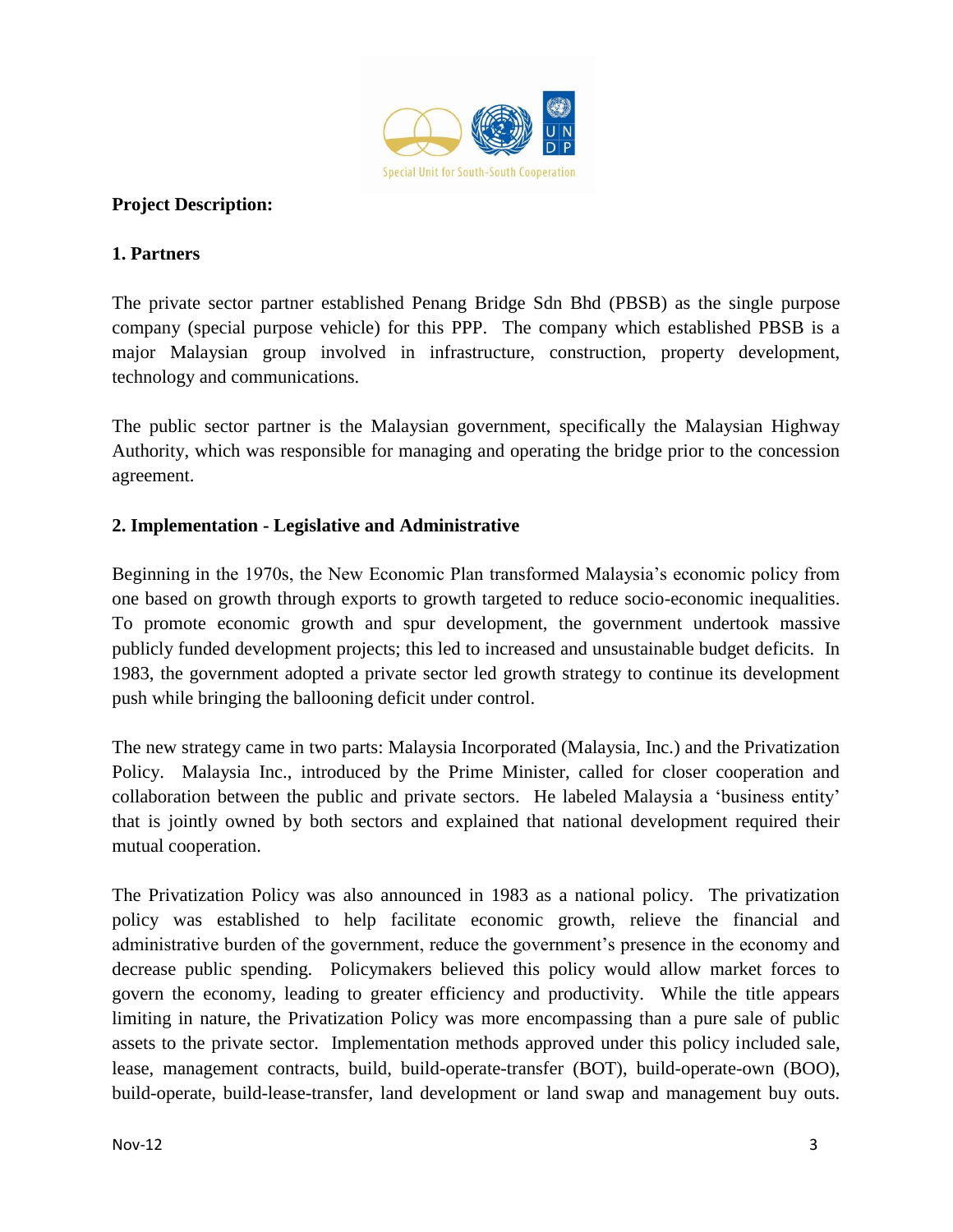

The government decided on a case-by-case basis which type of method was to be used for each project. However, the choice was usually based on the highest degree of practical private sector involvement that could be achieved for a given project.

### **3. Financial Agreement**

In 1993, the private sector partner paid the government of Malaysia RM550 million to lease the Penang bridge for 25 years. To recoup its initial invest and future investments to upgrade the bridge, PBSB levies and collects tolls for each crossing to Penang Island.

Tolls are only collected for traffic entering Penang Island; travel back to the mainland does not require a toll. The toll rate varies by vehicle type, ranging from RM1.40 for motorcycles to RM75.00 for tractor trailers. The table below outlines the seven classes of vehicles and their corresponding rates, as of late 2008.

| <b>Class</b>    | <b>Types of Vehicles</b>                                                        | Fare (RM) |
|-----------------|---------------------------------------------------------------------------------|-----------|
|                 | Motorcycles                                                                     | 1.40      |
| $\overline{2}$  | Motorcycles with sidecars, 3-wheel commercial vehicles, cars,<br>station wagons | 7.00      |
| 3               | Lorries (trucks) and vans with two axles and four wheels                        | 12.00     |
|                 | Buses with two axles and four wheels                                            | 6.00      |
| 4               | Lorries (trucks) and vans with two axles and five or six wheels                 | 25.00     |
|                 | Buses with two axles and five or six wheels                                     | 12.50     |
| $5\phantom{.0}$ | Vehicles with three axles                                                       | 45.00     |
|                 | Buses with three axles                                                          | 22.50     |
| 6               | Vehicles with four axles                                                        | 60.00     |
|                 | Vehicles with five or more axles                                                | 75.00     |

In 2000, PBSB collected RM106 million in revenue, which marked the fifth year in a row that revenue topped RM100 million. In 2007, PBSB collected RM149.96 million in revenues and made RM 52.22 million in profit before taxes.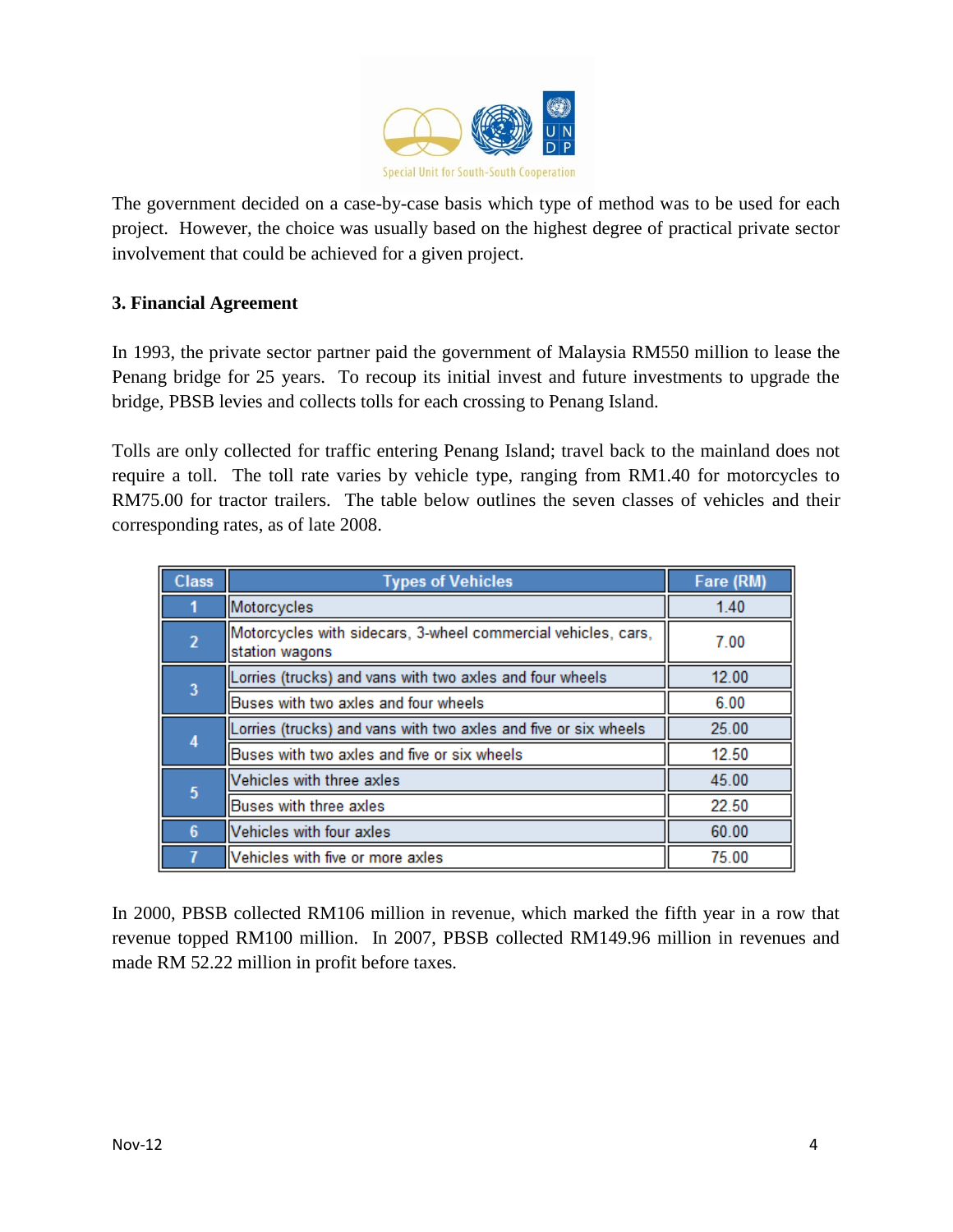

#### **4. Contract Provisions**

The government of Malaysia and PBSB entered into a 25 year concession agreement for the management, operation, maintenance, and upgrade of the Penang Bridge on August 15, 1993. In exchange for an upfront payment, PBSB was granted the management and operation rights for the bridge. PBSB also took over toll collection operations and receives all revenue from the bridge as the method to recoup its investments. The contract categorizes vehicles in seven classes, each with a different toll rate (see chart above). The Malaysian Government set the original toll rate and must approve all subsequent toll rate increases; PBSB is allowed to raise the toll rate every five years.

The contract also includes termination provisions if the government chose to take back the bridge. If the government ends the contract within the first ten years, it would have to pay compensation of ten years of pre-tax income and settle any loans taken by PBSB. If the government cancels the concession after ten years, it would be required to pay the estimated remaining profit for the project.

#### **5. Implementation Metrics**

Because the private partner accepted the demand risk for this project, i.e. the risk that traffic volume will be sufficient to generate adequate revenue, the private partner has proactively invested in the bridge to make it efficient and attractive to travelers. Since PBSB took over operation of the Penang Bridge, several maintenance and upgrade projects have taken place. Maintenance for PBSB includes bridge structure inspections on land, above water and underwater, preventive maintenance and heavy repair. Beginning in 1999, PBSB changed and upgraded four short stay cables located at the pylons of the Bridge's four main spans. The upgrade was done to improve the bridge's ability to handle current and projected traffic loading. PBSB also upgraded the original toll booths and converted the temporary booths into permanent structures, bringing the number of total booths up to twenty-four. Lanes were reconfigured to separate heavy vehicles from others to reduce the wait time to pay the toll.

PBSB has also upgraded the technology used to monitor the bridge and collect tolls. For traffic monitoring and security, 24-hour closed circuit television (CCTV) cameras were installed along the main span of the bridge, the laybys (a term used for both rest areas and pull-off areas) and at both ends of the bridge to ensure that PBSB has up-to-date traffic and incident information. In 2000, emergency telephones were placed along both bounds at 1.2km intervals that connect people with the communication center and the 24-hour bridge patrol vehicles. PBSB installed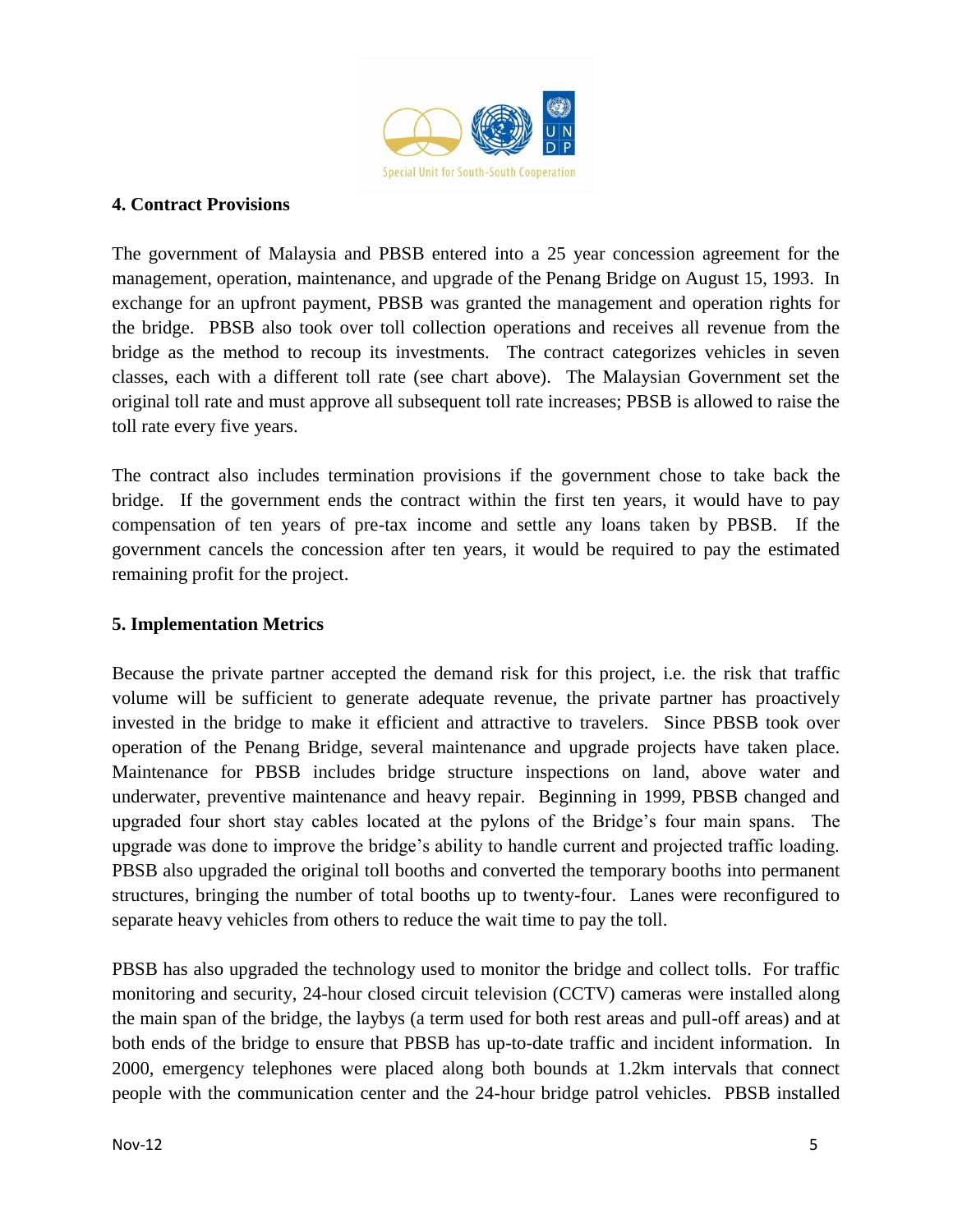

the SmartTAG and Touch 'n Go toll collection systems to increase efficiency and reduce toll collection time. The SmartTAG is an electronic collection system where a device is attached to the windshield of the vehicle and the toll is deducted from the Touch 'n Go account. The Touch 'n Go system can be used in two ways: the card can be inserted into the SmartTAG device and the toll will be deducted or the card can be removed and touched to a reader at the toll plaza. The Touch 'n Go system can handle up to 800 vehicles per hour while the combined system with SmartTAG can handle 1,200 per hour, both of which are much greater than the number of vehicles handled that pay cash.

The largest upgrade project for the bridge commenced at the end of 2005 and is expected to be completed by late 2009. PBSB has hired a subcontractor for the structural widening of the portion of the bridge which is over water. Once completed, 4.8 meters will have been added on each side of the bridge, which will provide a fourth lane of traffic in each direction. The cost of this upgrade project is RM409 million.

The cumulative cost of these improvements is significant. However, the increasing traffic volume and project revenue demonstrate that these improvements have made the Panang Bridge an attractive and competitive alternative to the ferry service to the mainland.

### **Commentary:**

### **1. Keys to Success or Failure**

Although the contract included provisions for toll rate increases every five years, to date, rates have not increased. Increases were scheduled for 1998 and 2001, but events—the Asian Financial Crisis and outbreak of Severe Acute Respiratory Syndrome in 1998 and the terrorist attack on the United States in 2001—prevented the increases from taking affect. While PBSB was able to maintain and operate the bridge and make a profit, the government was in violation of the contract and PBSB could have asked for compensation. In this case, there does not appear to be significant damage from the deviation from the contract since the project remains financially viable, but in other cases major problems can occur (see case study on Martin Garcia Channel), making it important for partners to work together and communicate with one another. Unilateral contractual actions such as this can also raise the perceived political risk of future transactions, thus increasing the project cost.

Another potential problem is a second bridge to connect the city of Batu Kawan on the mainland with Batu Maung on the island, which is in the planning stage. The bridge was proposed in 2006